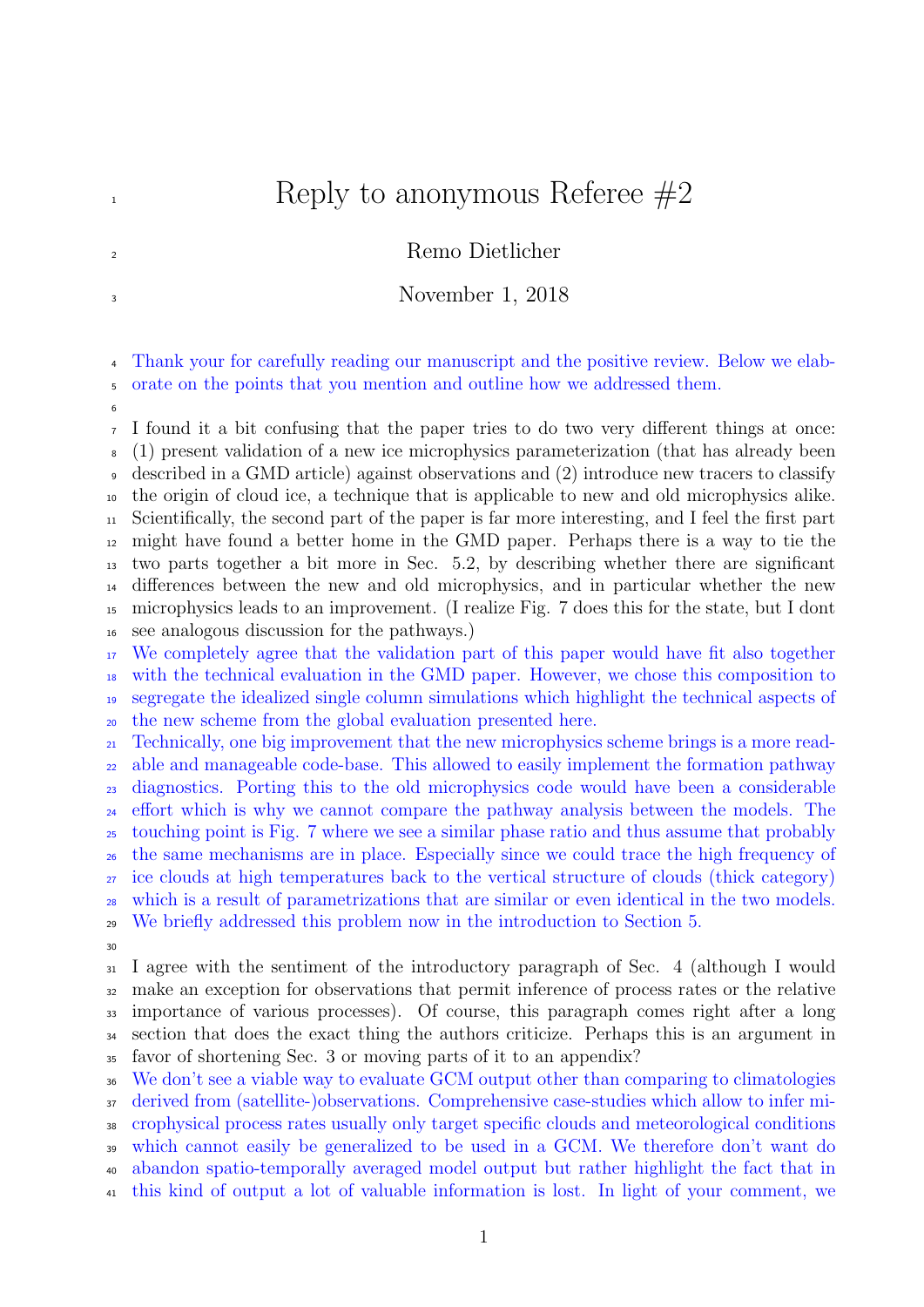have rewritten this part of the introductory paragraph of Section 4 to be more precise.

 The previous point notwithstanding, in Sec. 3 (Tab. 3 in particular), I was surprised that the authors provide an uncertainty range for radiative flux observations but not for the ice water path. IWP seems like the more directly relevant variable to evaluate the ice microphysics scheme. It would be nice to see whether passive microwave, MODIS, etc. IWP estimates are as far away from the model as CloudSat/Calipso. Also, why not add

 the TIWP in the REF model to Tab. 3 under the assumption that the sedimentation occurs within the time step? (And likewise for CIWP in the new configuration?)

 You are right, it makes a lot of sense to include the uncertainty range for T/CIWP in Table 3. It has been added. We agree that IWP/C is the most relevant variable to evaluate the new (ice) microphysics scheme. Nevertheless, a direct comparison remains difficult due to uncertainties in the retrievals and the heterogeneous representation of ice in models. In our reference model ice is split up into in-cloud ice and stratiform and convective snow. The new model can uniformly describe stratiform precipitation but the uncertainty from convective ice still remains.

 We do not think that we can use a 'diagnostic trick' to homogenize model output. The so reference model diagnoses the snow mass flux as  $P_{snow} = \int_0^{p_s} Sources - Sinks dp$  for the  $\infty$  surface pressure  $p_s$ . The mass mixing ratio of snow therefore relies on the sedimentation velocity of snow which is rather uncertain since there is no prognostic information on the snow particle size. Similarly, computing CIWP for the new model would require a threshold size or fall velocity above which ice crystals are considered to be snow. This goes directly against a main benefit of the P3 scheme which is eliminating such threshold sizes.

 $67\;\;$  In the discussion of deposition acting as a sink for cloud cover via the Sundqvist cloud cover scheme (Sec. 2.2), I would have welcomed a sentence or two on whether condensation analogously acts as a sink for cloud cover or how this is avoided. Also, the sentence 'However, this coupling also makes the sedimentation sink of cloud ice a sink for cloud fraction' made me wonder: isn't that realistic, desirable behavior?

 For cloud water we do not have this problem as condensation/evaporation is given by Eq. (2) which is a form of saturation adjustment and does not allow supersaturation w.r.t. liquid water by definition. There is only a problem for cloud ice which either forms from a liquid cloud or nucleates directly from the vapor phase. Both pathways require substantial supersaturation w.r.t. ice. Therefore we need to specify what happens once

the initial ice crystals have formed.

 Regarding your second point we agree in principle. Our concern with this is mostly the increase of in-cloud ice crystal number concentrations and the resulting feedback loop

involving the coupling of aggregation, sedimentation and cloud cover. This is discussed

in Section 3.4 paragraph 3 where we argue that it explains the lower cloud cover found in

82 the 2M as compared to LIM ICE simulation.

84 Sec. 3.2, better agreement with GOCCP cloud cover: was this part of the tuning strategy, or did it emerge?

The main goal of the new cloud cover parametrization was to consistently extend the

notion of the subgrid cloud fraction to the cirrus regime. In the reference model there is

- 88 a mismatch between how the cloud fraction is diagnosed  $(b = 1$  at ice saturation) and the
- 89 cirrus cloud formation processes (efficient nucleation only at  $RH = ∼ 140\%$ ). Tying the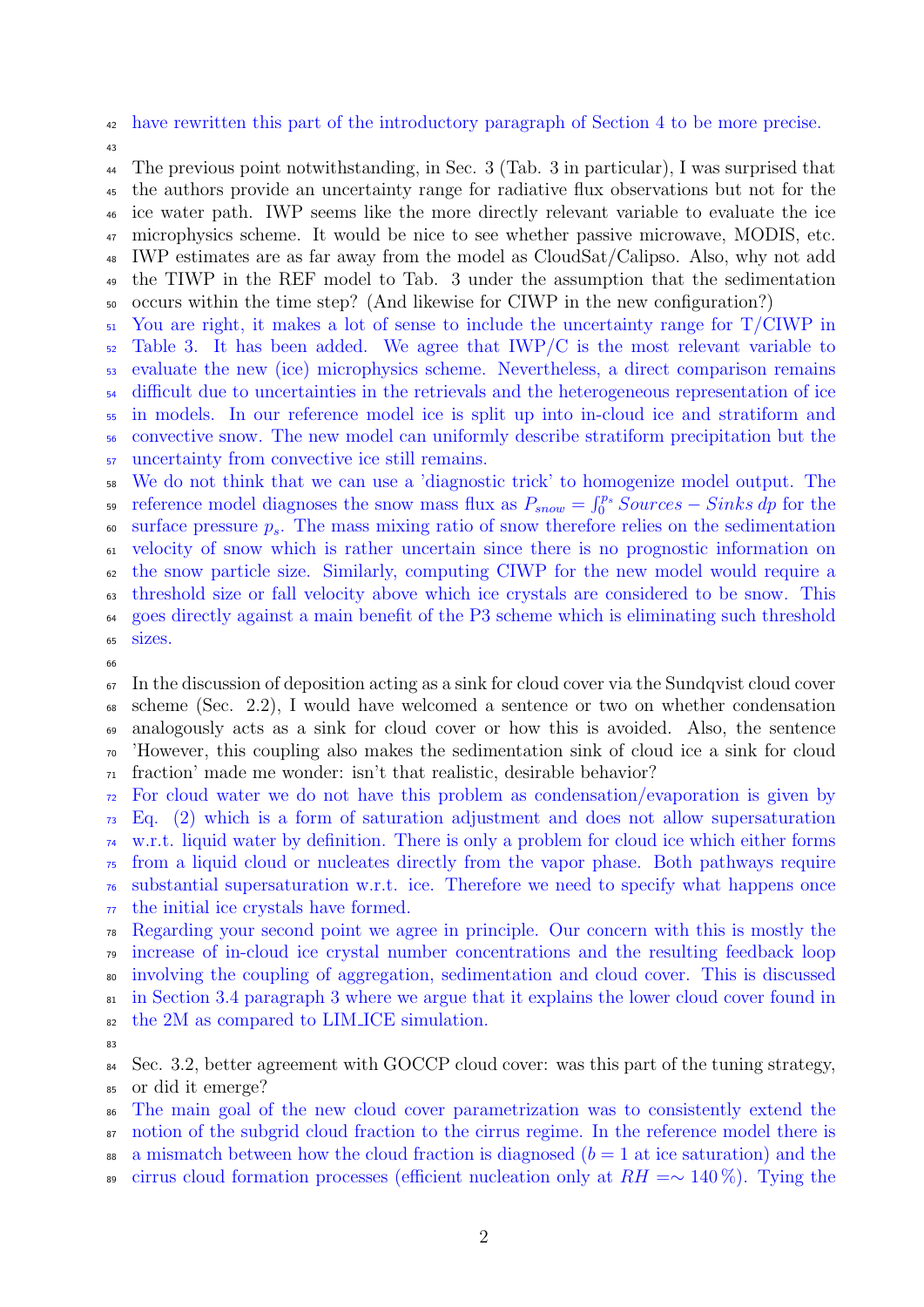cloud cover and cirrus nucleation parametrizations together there is no freedom to tune the parametrization. We now highlight this in Section 3.2.

 Sec. 4.3, last sentence: would 'cirrus-origin cloud' be less confusing terminology than cirrus?

This is a philosophical question that came up in the process of this project as well. In my

eyes, a cirrus cloud does not lose its 'cirrus'-ness when it crosses a certain temperature

<sup>97</sup> threshold. I also like to be very cautious when using real-life intuition on model output.

 These readily sedimenting cirrus clouds seem to be much more prominent in the model-world than in real-life. So if anything, we could call it 'model cirrus' but then again I

- guess the 'model' part is implied.
- 

 Sec. 5.1, Fig. 10: The frequencies here are defined by volume. If they were defined by mass, which I assume would be equally valid but give greater weight to warmer clouds, would the conclusions be very different?

 They are actually defined by air mass, not volume. We refrained from calling it cloud mass as this could be confused with the mass of cloud condensate which would drastically alter the relative contributions. We do not believe that there is a substantial change if we use air volume or mass. If we were to use volume the relative contribution of cirrus would probably be somewhat higher.

 Sec. 5.2, l. 19-21: This seems out of place here; maybe a better place would be in Sec. 3.6?

 You are right in that this would fit nicely in Section 3.6 when Fig. 7 is discussed. How- ever, we need to introduce the formation pathways (Section 4) before we can discuss the different origins of cloud ice. We extended the introductory paragraph to Section 5 to better tie the two parts together.

118 p. 1, l. 15: 'radiative forcing'  $\rightarrow$  'radiative effect', since the clouds are part of the climate system?

You are right!

 p. 2, l. 21: I kept wondering for the rest of the manuscript why the homogeneous freezing threshold is  $-35^{\circ}\text{C}$  rather than  $-38^{\circ}\text{C}$ .

124 In theory the threshold is close to  $-38 °C$ . However, our model traditionally used  $-35 °C$  (based on Lohmann and Roeckner, 1996) as a freezing threshold which is why we use this when talking about the model. However, this number does no longer appear in any of the parametrizations of the new model since homogeneous freezing and cloud cover parametrizations have been replaced from the reference model (where a threshold value of  $-35^{\circ}$ C is used).

p. 3, l. 24: Can you comment on how applicable this is to other models?

Since it requires solving additional prognostic tracers according to Eqs. (5), (6) and (A1),

 it is probably unrealistic to implement in a large model intercomparison. However, these tracers are easily implemented if the cloud tendencies are accessible in the code (S-terms

 in the equations). This is why it is hard to do for our reference model where the compu-tation of tendencies is often intertwined with local variable updates.